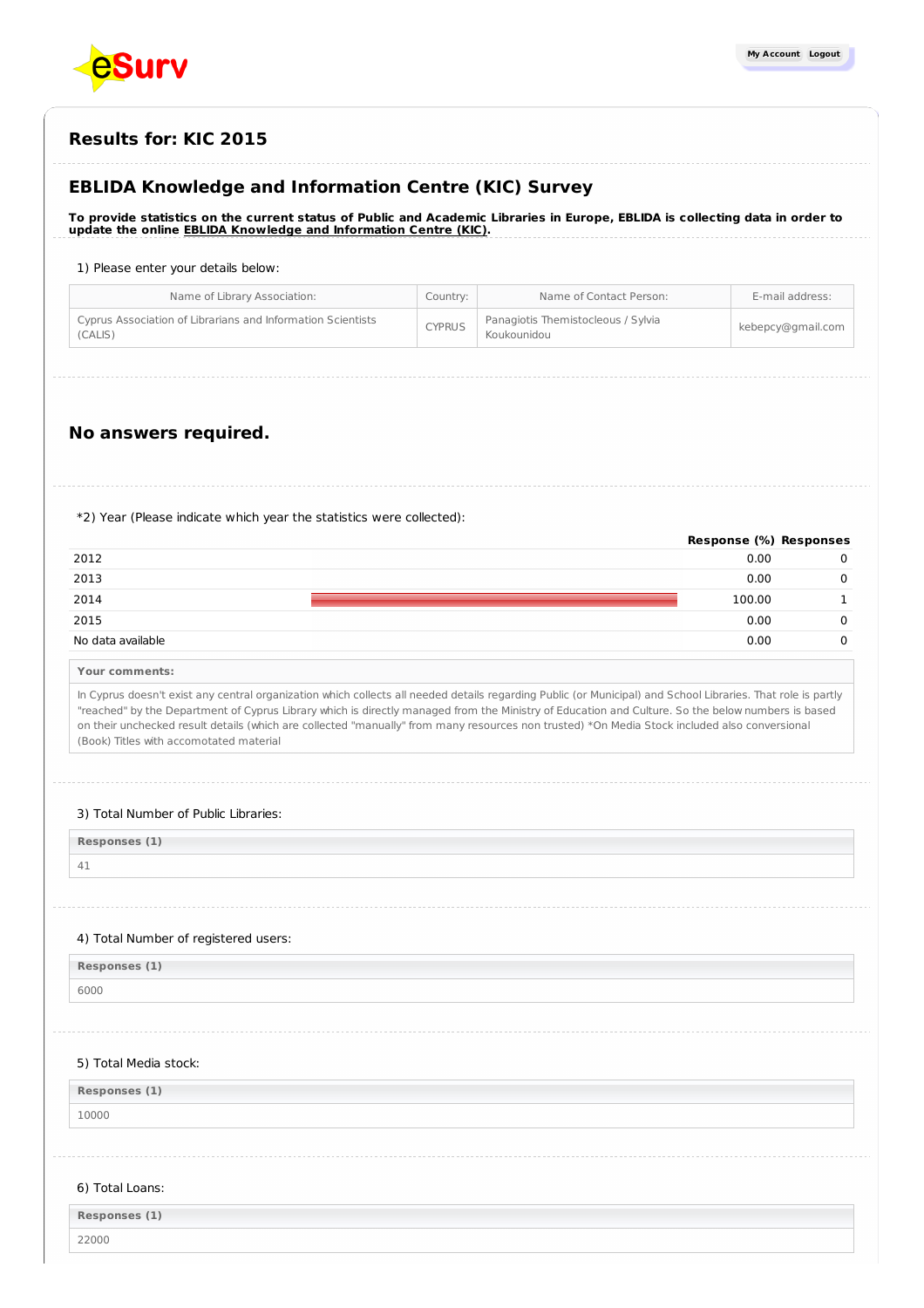| 7) Total Visits:                                                                                                                                                                                                                                                                                                                                                                                                                                                                 |                        |                                                       |
|----------------------------------------------------------------------------------------------------------------------------------------------------------------------------------------------------------------------------------------------------------------------------------------------------------------------------------------------------------------------------------------------------------------------------------------------------------------------------------|------------------------|-------------------------------------------------------|
| Responses (1)                                                                                                                                                                                                                                                                                                                                                                                                                                                                    |                        |                                                       |
| 50000                                                                                                                                                                                                                                                                                                                                                                                                                                                                            |                        |                                                       |
|                                                                                                                                                                                                                                                                                                                                                                                                                                                                                  |                        |                                                       |
| 8) Total Number of staff:                                                                                                                                                                                                                                                                                                                                                                                                                                                        |                        |                                                       |
| Responses (1)                                                                                                                                                                                                                                                                                                                                                                                                                                                                    |                        |                                                       |
| 67                                                                                                                                                                                                                                                                                                                                                                                                                                                                               |                        |                                                       |
|                                                                                                                                                                                                                                                                                                                                                                                                                                                                                  |                        |                                                       |
| 9) Average of e-resources:                                                                                                                                                                                                                                                                                                                                                                                                                                                       |                        |                                                       |
| Responses (1)                                                                                                                                                                                                                                                                                                                                                                                                                                                                    |                        |                                                       |
| 25                                                                                                                                                                                                                                                                                                                                                                                                                                                                               |                        |                                                       |
|                                                                                                                                                                                                                                                                                                                                                                                                                                                                                  |                        |                                                       |
|                                                                                                                                                                                                                                                                                                                                                                                                                                                                                  |                        |                                                       |
| 10) Total e-visits (No. of hits to the websites):                                                                                                                                                                                                                                                                                                                                                                                                                                |                        |                                                       |
| Responses (1)                                                                                                                                                                                                                                                                                                                                                                                                                                                                    |                        |                                                       |
| 4000                                                                                                                                                                                                                                                                                                                                                                                                                                                                             |                        |                                                       |
|                                                                                                                                                                                                                                                                                                                                                                                                                                                                                  |                        |                                                       |
| No answers required.                                                                                                                                                                                                                                                                                                                                                                                                                                                             |                        |                                                       |
|                                                                                                                                                                                                                                                                                                                                                                                                                                                                                  |                        |                                                       |
|                                                                                                                                                                                                                                                                                                                                                                                                                                                                                  | Response (%) Responses |                                                       |
|                                                                                                                                                                                                                                                                                                                                                                                                                                                                                  | 0.00                   |                                                       |
|                                                                                                                                                                                                                                                                                                                                                                                                                                                                                  | 0.00                   |                                                       |
|                                                                                                                                                                                                                                                                                                                                                                                                                                                                                  | 50.00                  |                                                       |
|                                                                                                                                                                                                                                                                                                                                                                                                                                                                                  | 0.00<br>0.00           |                                                       |
|                                                                                                                                                                                                                                                                                                                                                                                                                                                                                  | 50.00                  |                                                       |
|                                                                                                                                                                                                                                                                                                                                                                                                                                                                                  |                        |                                                       |
|                                                                                                                                                                                                                                                                                                                                                                                                                                                                                  |                        |                                                       |
|                                                                                                                                                                                                                                                                                                                                                                                                                                                                                  |                        |                                                       |
|                                                                                                                                                                                                                                                                                                                                                                                                                                                                                  |                        |                                                       |
|                                                                                                                                                                                                                                                                                                                                                                                                                                                                                  |                        |                                                       |
|                                                                                                                                                                                                                                                                                                                                                                                                                                                                                  |                        | $\mathbf 0$<br>0<br>1<br>$\mathbf 0$<br>$\Omega$<br>1 |
|                                                                                                                                                                                                                                                                                                                                                                                                                                                                                  |                        |                                                       |
|                                                                                                                                                                                                                                                                                                                                                                                                                                                                                  |                        |                                                       |
| *11) Year (Please indicate which year the statistics were collected):<br>2012<br>2013<br>2014<br>2015<br>No data available<br>Your comments:<br>Your comments:<br>Statistical details given below "calculate" from Cyprus Academic Libraries Association (CALC) *On Media Stock included also conversional (Book) Titles<br>with accomotated material<br>12) Total Number of Academic Libraries:<br>Responses (1)<br>8<br>13) Total Number of registered users:<br>Responses (1) |                        |                                                       |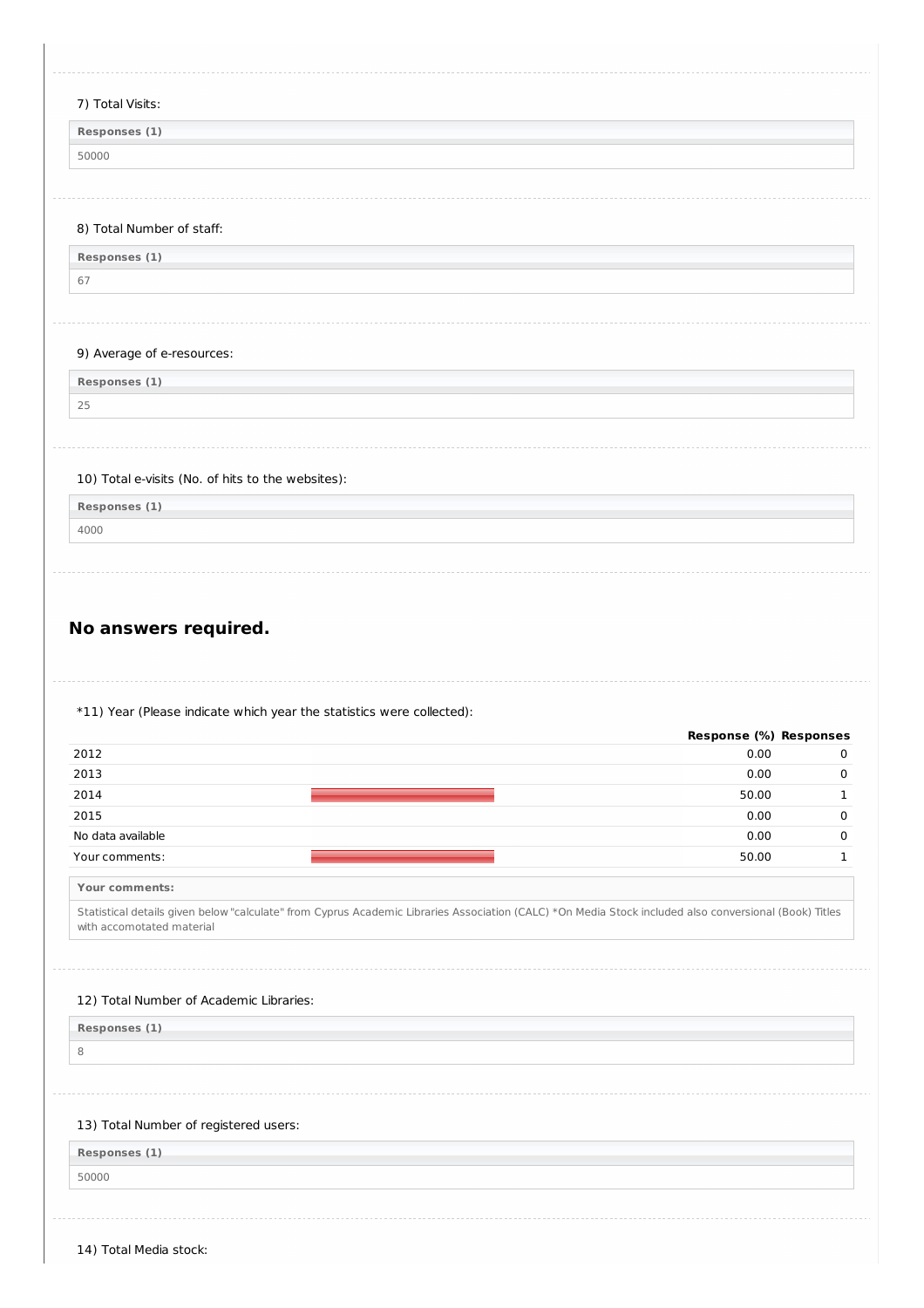| Responses (1)                                      |                        |              |
|----------------------------------------------------|------------------------|--------------|
| 50000                                              |                        |              |
|                                                    |                        |              |
|                                                    |                        |              |
| 15) Total Loans:                                   |                        |              |
| Responses (1)                                      |                        |              |
| 80178                                              |                        |              |
|                                                    |                        |              |
| 16) Total Visits:                                  |                        |              |
| Responses (1)                                      |                        |              |
| 200980                                             |                        |              |
|                                                    |                        |              |
|                                                    |                        |              |
| 17) Total Number of staff:                         |                        |              |
| Responses (1)                                      |                        |              |
| 129                                                |                        |              |
|                                                    |                        |              |
|                                                    |                        |              |
| 18) Average of e-resources:<br>Responses (1)       |                        |              |
| 180                                                |                        |              |
|                                                    |                        |              |
|                                                    |                        |              |
| 19) Total e-visits (No. of hits to the websites)   |                        |              |
| Responses (1)                                      |                        |              |
| 497068                                             |                        |              |
|                                                    |                        |              |
|                                                    |                        |              |
|                                                    |                        |              |
| No answers required.                               |                        |              |
|                                                    |                        |              |
|                                                    |                        |              |
| *20) Is there a library act (law) in your country? |                        |              |
|                                                    | Response (%) Responses |              |
| Yes                                                | 0.00                   | 0            |
|                                                    | 100.00                 | $\mathbf{1}$ |
| No                                                 |                        |              |
| Your comments:                                     |                        |              |

# \*21) Is there a fixed book price in your country?

|                                          | Response (%) Responses |  |
|------------------------------------------|------------------------|--|
| Yes - with Reduced value-added tax (VAT) | 0.00                   |  |
| Yes - without VAT                        | 0.00                   |  |
| No - with Reduced VAT                    | 100.00                 |  |
| No - without VAT                         | 0.00                   |  |
|                                          |                        |  |

**Your comments:**

Reduceeded VAT effects based on the Goverment Legislation and not on any other authority.